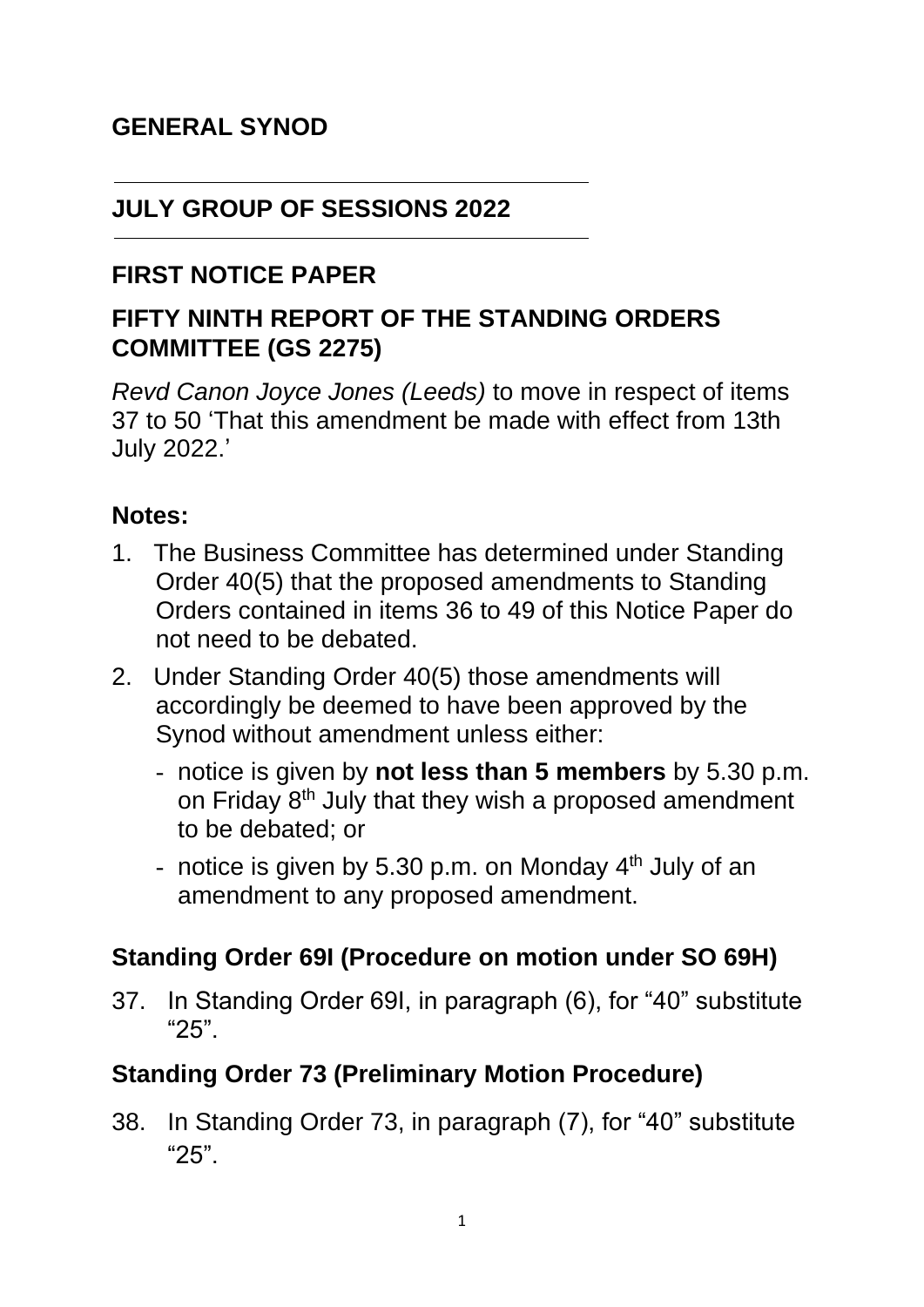## **Standing Order 77 (Draft Reorganisation Scheme: motion for consideration)**

39. In Standing Order 77, in paragraph (8), for "40" substitute "25".

# **Standing Order 84 (Liturgical business: optional recommittal after Revision Committee)**

40. In Standing Order 84, in paragraph (3), for "40" substitute "25".

## **Standing Order 86 (Liturgical business: expedited Further Revision)**

41. In Standing Order 86, in paragraph (2), for "40" substitute "25".

# **Standing Order 87 (Liturgical business: Further Revision)**

42. In Standing Order 87, in paragraph (9), for "40", in each place it appears, substitute "25".

# **Standing Order 89 (Liturgical business: minor adjustments for forms of service)**

43. In Standing Order 89, in paragraph (9), for "40", in each place it appears, substitute "25".

## **Standing Order 90 (Liturgical business: extension or discontinuance of business)**

44. In Standing Order 90, in paragraph (7), for "40", in each place it appears, substitute "25".

### **Standing Order 145 (Secretary General)**

45. In Standing Order 145, in paragraph (2), for "40" substitute "25".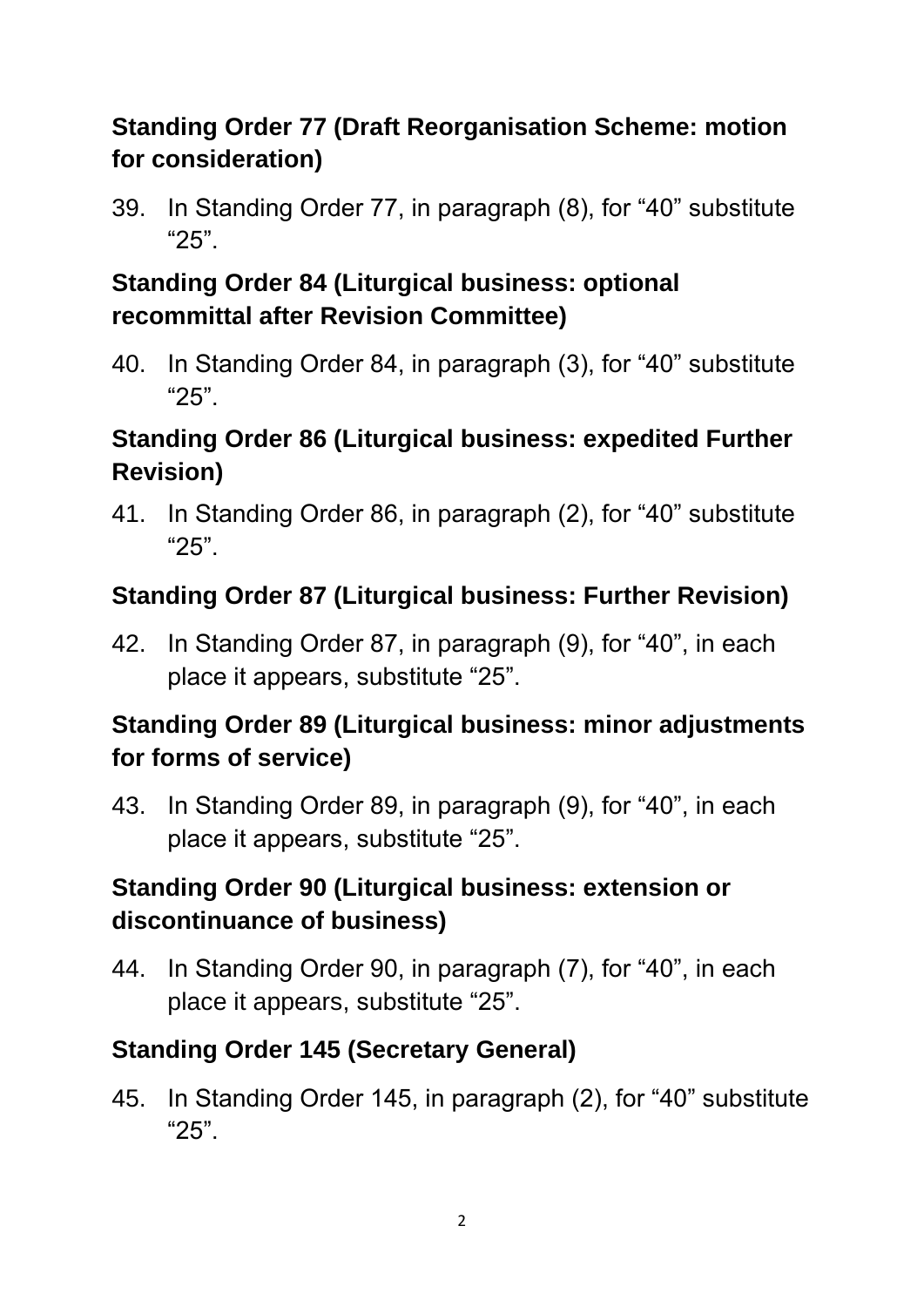46. In Standing Order 145, in paragraph (3), for "40" substitute "25".

## **Standing Order 146 (The Clerk)**

- 47. In Standing Order 146, in paragraph (2), for "40" substitute "25".
- 48. In Standing Order 146, in paragraph (3), for "40" substitute "25".

*Explanatory Note: these amendments would replace the requirement in certain provisions that 40 members must indicate a desire for debate to continue with a requirement that 25 members must do so. They would bring consistency with SO 59(6) and other provisions in the SOs which have already been amended to make this change.* 

# **Standing Order 70 (Regulations and other instruments: general)**

49. In Standing Order 70, after paragraph (3) insert—

"(4) For the purposes of these Standing Orders, a reference to an instrument of the kind referred to in paragraph (1) includes a reference to an instrument of that kind that is proposed to be made under a Measure or Canon yet to be passed but introduced at or before the group of sessions at which the instrument is introduced."

*Explanatory Note: this amendment would expand the meaning of "instrument", as it is used in SO 70, so that it includes draft regulations, orders or rules which are proposed to be made under a Measure or Canon which has not itself yet been approved by the General Synod but has been introduced simultaneously with, or before, the Measure or Canon in*